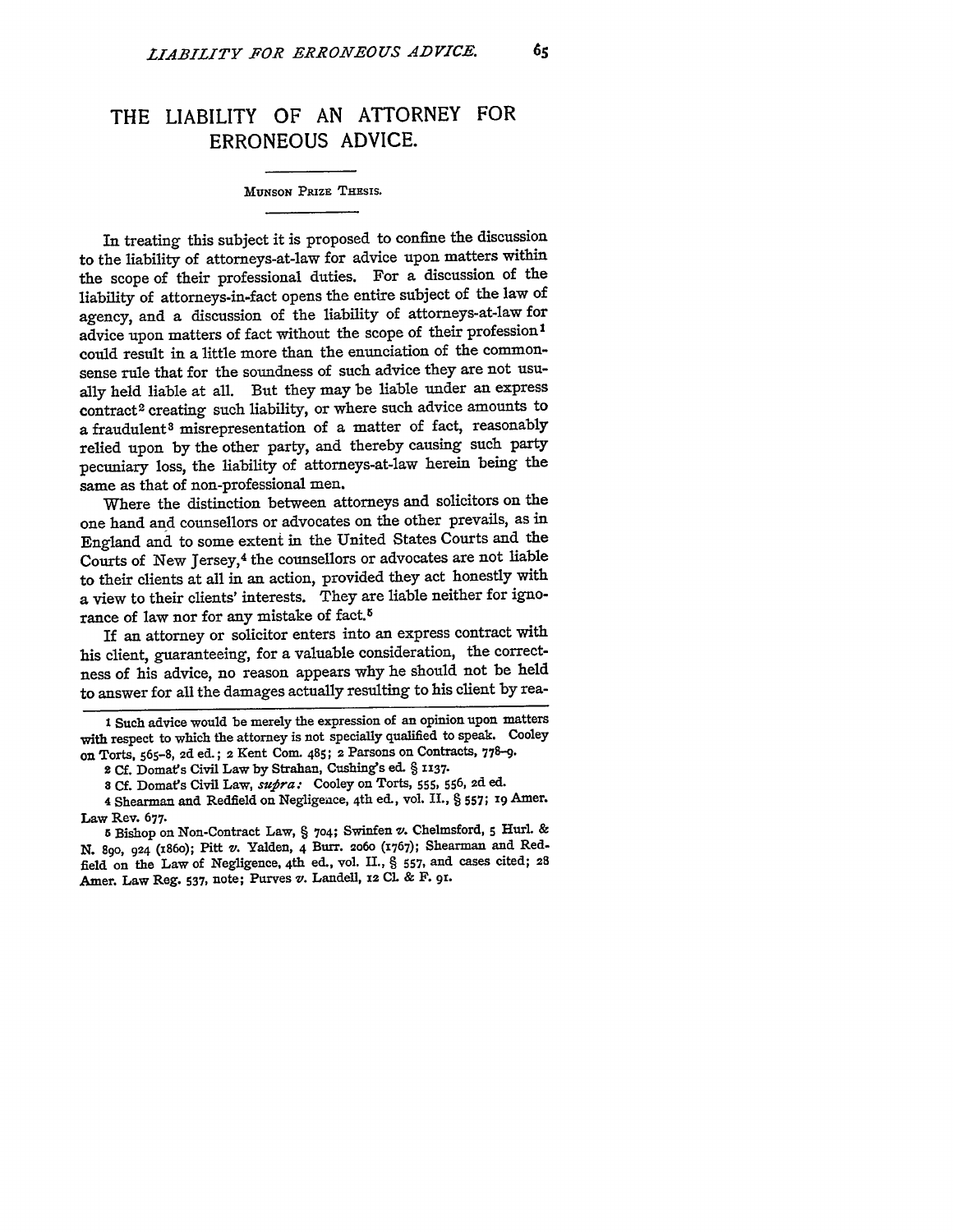son of a *bona fide* reliance upon such advice. For, when public policy or the law of the State are not thereby violated, *consemus facit legem.* No case upon this exact point has been found. But in several well-considered cases **<sup>8</sup>**there are important *dicta* which would undoubtedly be regarded as correct statements of the law.

The relation of attorney and client usually arises, not from express contract,7 but from the consultation of the attorney and the payment to him of a retaining fee. And even **if** there be an express contract to create such relation, the attorney does not thereby impliedly guarantee the soundness of his advice or the success of legal proceedings to be instituted **by** him.8 Under these circumstances the mutual rights and liabilities of attorney and client depend upon quasi-contract *(i. e.,* the contract which the law implies) or upon the duty<sup>9</sup> which the law imposes upon all who enter into that relationship. The obligation of the quasicontract and that of the legal duty are identical; and for the complete discharge of either he must possess and exercise a reasonable degree of skill, diligence and care<sup>10</sup> in the exercise of his profes-

**6** Babbitt v. Bumpus **(73** Mich. **331), 16** Amer. St. Rep. **585, 588;** Doster *v.* Scully, **27** Fed. Rep. **782;** Purves v. Landell, **12** Clark **&** F. **9i: cf.** Weeks on Attorneys-at-Law, **§ 317,** and authorities cited.

**7** Weeks on Attorneys, **N 183,** 185-7.

**<sup>8</sup>**Weeks on Attorneys, **§ 290;** Purves v. Landell, **12** Clark **&** F. **91;** Doster V'. **Scully, 27** Fed. R. **782;** Babbitt v. Bumpus **(73** Mich. **331),** z6 Amer. **St.** Rep. **585.**

**9 3** Black. Com. 163, 164; National Savings Bank v. Ward, **ioo U. S. I95;** Dundee Mortgage, etc., Co. **vi,.** Hughes, **2o** Fed, R. **39;** see also *infra* the authorities cited in notes **35** and **36.**

**<sup>10</sup>**Robinson's Elementary Law, **§ 2II; 3** Black. **Com. 26,** note 4 in Cooley's **3d** ed.; **3** Black. Com. 164, note **io,** same ed.; National Savings Bank v. Ward, ioo **U. S. x95;** Dundee Mortgage, etc., Co. v. Hughes, **20** Fed. R. **39;** Cox v. Sullivan, **5o** Amer. Dec. **386 (7** Ga. **144);** Goodman '. Walker **(3o** Ala. **482), 68** Amer. Dec. **134;** Pennington's **Ex'rs** *v.* Yell **(ii** Ark. **212), 52** Amer. Dec. **262;** Fitch **v.** Scott **[3** How. (Miss.) **314],** 34 Amer. Dec. **86;** Gambert v. Hart, **44** Cal. **542;** 34 Amer. Dec. **89,** note, containing many citations of authorities; Citizen's Loan, etc., Ass'n v. Friedley **(123 Ind. 143), i8** Amer. St. Rep. 320; Babbitt v. Bumpus (73 Mich. 331), 16 Amer. St. Rep. 585, 588; Ahlhauser v. Butler et al., 57 Fed. Rep. 121; 28 Amer. Law Reg. 536, note; Thomas v. Schee, 80 Iowa 237; Cochrane v. Little (71 Md. 323), 18 Atl. Rep. 698 Dearborn v. Dearborn, **15** Mass. **316;** Varnum **v.** Martin, **i5** Pick. **440; A.** B.'s Estate, **x Tuck. 247 (N.** Y. Surrogate); Whitney v. Martine, **88** *N.* Y. **535, 538;** Shearman **&** Redfield on Negligence, Vol. II., **§§ 558-9;** Pitt **v.** Yalden, **4** Burr. **2060;** Godefroy v. Dalton, **6** Bing. 46o; Hart **v.** Frame, **6 Cl. & F. 193, 2o9, 2io;** Eggleston **v.** Boardman, **37** Mich. **i4;** Stevens **v.** Walker, **55 Ill. xSi, S. C. 79 Ill. x93;** Weeks on Attorneys, **§§ 284-5;** Bishop on Non-Contract Law, **§ 705.** In some States there are statutes laying down similar rules.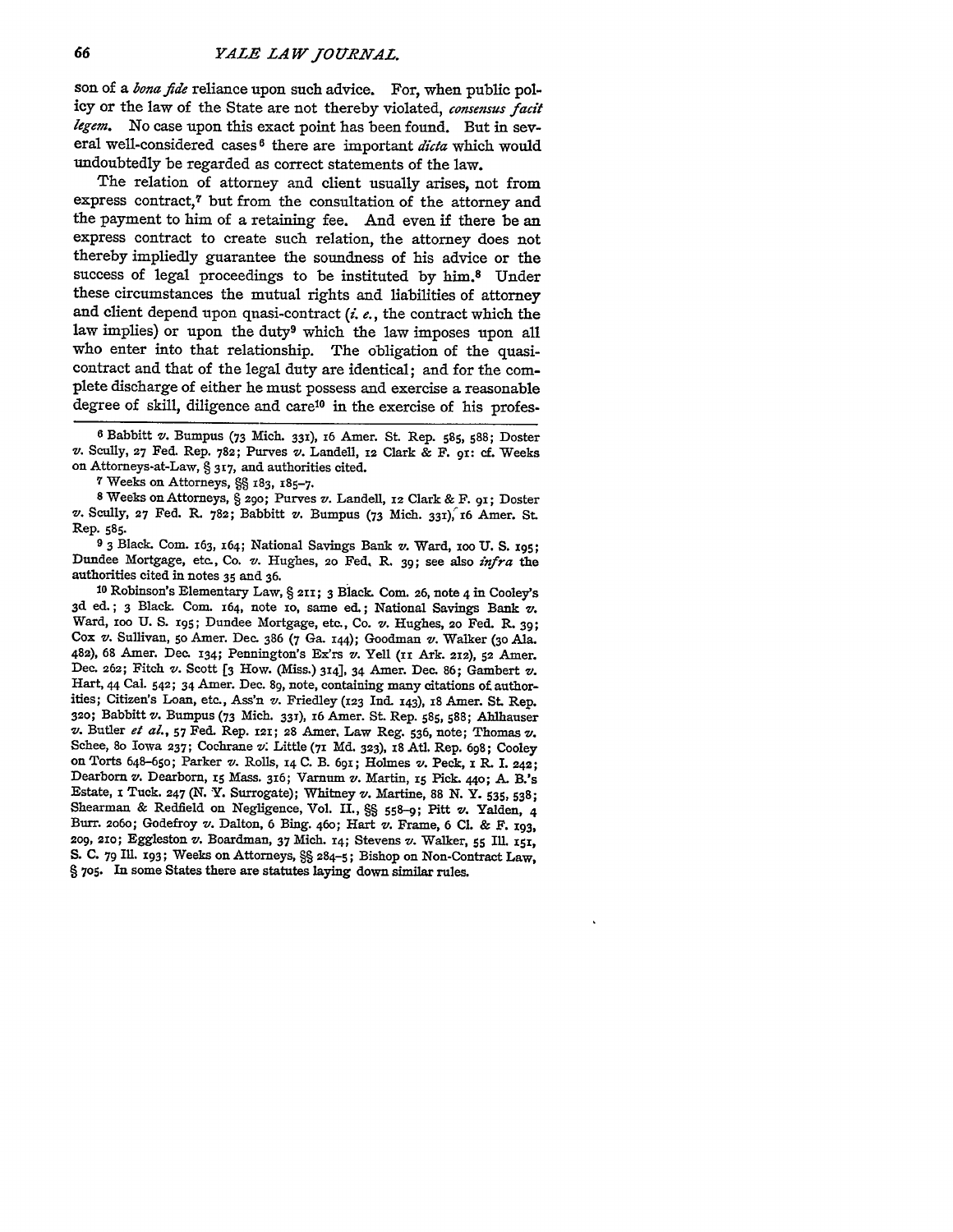sion, and conduct himself therein with the strictest integrity.<sup>11</sup> And what is reasonable skill, diligence, and care in any given case depends upon all the circumstances of that case.<sup>12</sup> The attorney cannot, in general, delegate his authority, nor can he, **in** the absence of express contract, avoid responsibility for the negligence or fraud of his clerks, agents, or partners.'8 He cannot, without his client's consent, make his own agents to be the agents of his client, and directly responsible to the latter. Their negligence and fraud within the scope of the duties entrusted to him **by** his client and **by** him to them are his negligence and fraud. Therefore, in the discussion following no distinction is to be made between the attorney's fraud or negligence and that of his clerks or partners.

The breach of the quasi-contract for, or legal duty of, integrity in the management of his client's affairs **by** the attorney's giving erroneous advice is usually fraud or breach of trust. And there can be few grosser breaches of the attorney's oath of office and legal duty than the fraudulent giving of erroneous advice to his client. For any loss that befalls the client **by** reason of fraudulent advice, the attorney will be held responsible in an appropriate action. 14 The duty which rests upon him as an officer of the Court and a man learned in the law takes him out of the reason, and

11 Robinson's Elementary Law, § **211;** 3 Black. Com. 164; Mills v. Mills, 26 Conn. 219; Doster v. Scully, 27 Fed. Rep. 782; Ex parte Giberson, 4 Cranch.'s **C. C.** Rep. **503,** 5o6; Purves v. Landell, x2 **CL &** F. **gi;** Fairfield County Bar **v.** Taylor **(6o** Conn. **Xi),** 22 AtL Rep. 41; Cooley on Torts, **6x6,** 618, **2d** ed.; Pisani v. Attorney-General for Gibraltar, L. R. 5 P. **C.** 5x6; Bispham on Equity, **§§ 92. 93, 231-2,** 236, **238; z** Swift's Digest 548-9; **1** Comyn's Digest **758;** Weeks on Attorneys, **§%** 258, **268;** Williams v. Reed, 3 Mason **404,** 418; Bishop on Non-Contract Law, **§** 7o6; examine State statutes.

<sup>12</sup>**Cox** *v.* Sullivan **(7** Ga. 144), 5o Amer. Dec. **386;** 34 Amer. Dec. go, note; Babbitt *v,.* Bumpus **(73** Mich. **331),** x6 Amer. St. Rep. **585, 589;** Hart v. Frame, **6 Cl. & F. 193, 209-1o;** Eggleston v. Boardman, **37** Mich. **14;** Cochrane v. Littie **(71 Md. 323), x8** Atl. Rep. 698; Weeks on Attorneys, **§ 285.**

**<sup>18</sup>**Dickson v. Wright **(52** Miss. **585), 24** Amer. Rep. **677;** Smalley v. Greene **(52** Iowa, **241),** 35 Amer. Rep. **267;** Rust v. **Larue** (4 Littell, **412), 14** Amer. Dec. **172;** Cornelius v. Wash (Breese, **98), 12** Amer. Dec. 145; **14** Fed. Rep. **786,** note; 28 Amer. Law Reg. 542, note; Weeks on.Attorneys, **§ 244-247.**

14 Weeks on Attorneys, § **259;** *x* Swift's Digest, 558-9; 1 Comyn's Digest, **758;** Cooley on Torts, 6x6-8, **2d** ed.; 3 Black. Com. 163-4; Perry on Trusts, **§§ 202-3,** <sup>4</sup> th ed.; Fairfield County Bar v. Taylor (60 Conn. **ii),** 22 **Atl.** Rep. 441; Howells Annotated Stat. of Mich. **§** 7182; National Savings Bank v. Ward, xoo **U. S.** 95; Doster v. **Scully, 27** Fed. Rep. **782; cf** Domat's Civil Law **by** Strahan, § **1137.**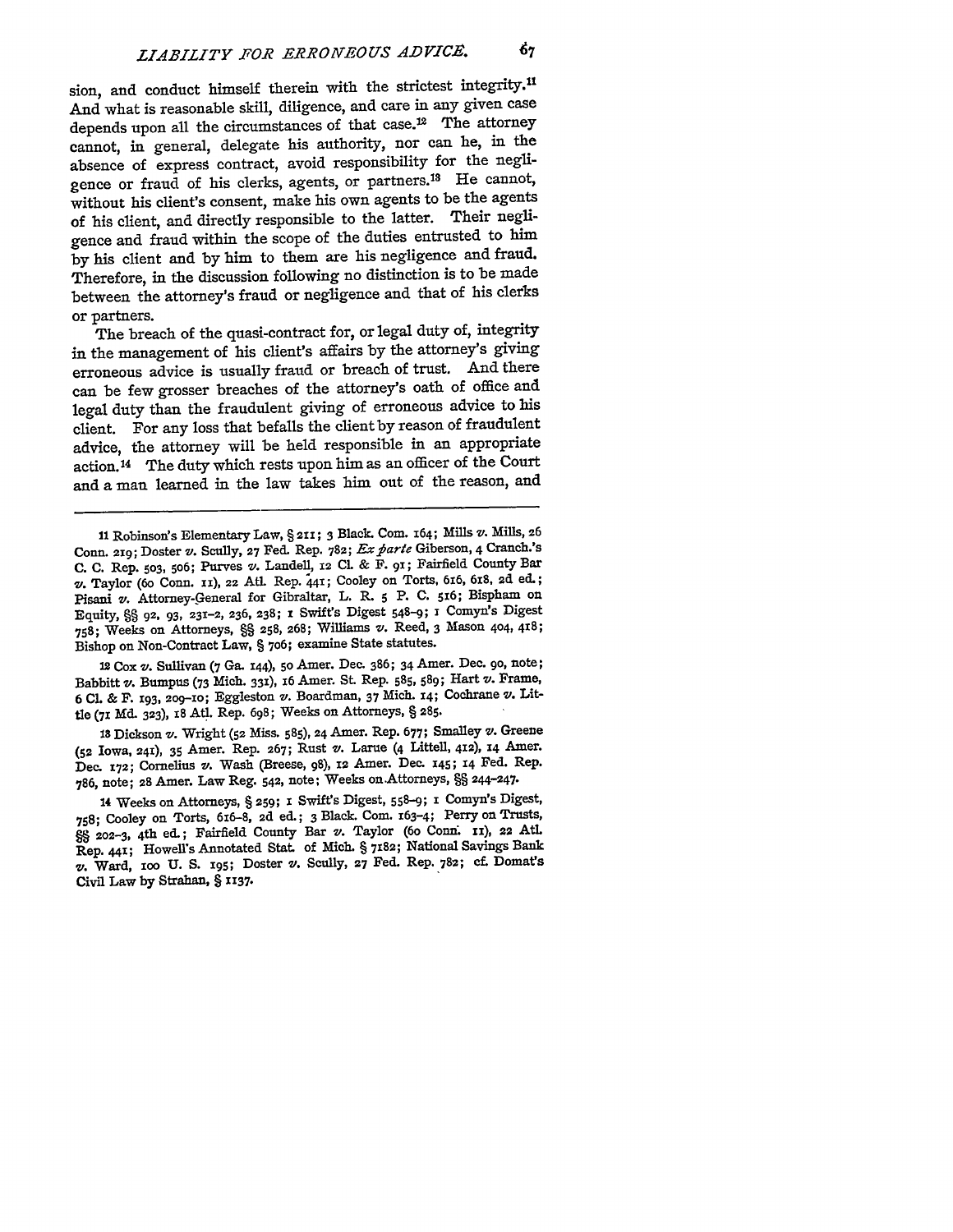therefore out of the operation, of the rule which holds misrepresentation of a matter of law with intent to deceive not to be such fraud as to afford ground for rescission of a contract or for an action of deceit.<sup>15</sup> Matters of law are the facts with which he deals. And he is probably liable for the correctness of his And he is probably liable for the correctness of his opinions even concerning these facts, provided they be given in the performance of professional duty, and with the expectation that they will be relied upon.<sup>16</sup> The Court also will not suffer such an affront to its dignity to remain unnoticed, but will summarily mete out justice to its offending officer.<sup>17</sup>

If the attorney does not have, or, though possessing, does not exercise reasonable and ordinary knowledge, skill and diligence in the practice of the law, and in consequence thereof erroneously. advises his client, such ignorance or such failure to employ his knowledge is held to be actionable negligence. 18 Any loss which the client may suffer in consequence of such negligent advice may be recovered from the attorney.<sup>19</sup> This rule is almost universally recognized where the English common law affords the basis of the legal system. In all cases of this sort the right of action is founded on negligence;<sup>20</sup> and the real question at issue is whether or not, in view of all the circumstances of the individual cause, the attorney is guilty of negligence.<sup>21</sup> In the decided cases the point is

**<sup>15</sup>**Cooley on Torts, **568, 2d** ed. and note; **2** Parsons on Contracts, **786;** Benjamin's Prin. of Contracts, **75;** Hickey v. Morrell, **102 N. Y. 454.**

**<sup>17</sup>**Fairfield County Bar v. Taylor **(6o** Conn. **ii), 22 At.** Rep. **44r; 3** Black. Com. **29;** Cooley on Torts, 616-8, **2d** ed.; Perry on Trusts, **§** 846, 4th ed.; **i** Comyn's Dig. 754.

**<sup>18</sup>**National Savings Bank v. Ward, **ioo U. S.** 195-this case **by** inference supports the proposition stated; Dundee Mortgage, etc., Co. v. Hughes, **<sup>20</sup>** Fed. R. 39; Citizens' Loan Fund, etc., Ass'n v. Friedley (123 Ind. 143), 18 Amer. St. Rep. 320; cf. Hilleglass, Adm'r v. Bender, 78 Ind. 225; Doster v. Scully, 27 Fed. Rep. 782; Chase et al. v. Heaney, 70 Ill. 268; 28 Amer. Law Reg. 544, note citing Gihon v. Albert & Shaw, 7 Paige (N. Y. Ch.) 278; Estate of A. B., I Tuck. (N. Y. Surr.) 247; Baikie v. Chandless, 3 Camp. 17, 20; I Parsons on Contracts, 114; Cochrane v. Little et al. (71 Md. 323) 1 **Atl.** Rep. **698; 2** Shearman **&** Redfield on Neg., **§** 574, 4th ed.; Thomas v'. Schee, 80 Iowa, 237; Purves *v*. Landell, 12 Cl. & F. 91; Kemp *v*. Burt, 4 Barn. & Ad. 424. And he is liable even if he advises gratuitously, Donaldson Barn. **& Ad. 424.** And he is liable even if he advises gratuitously, Donaldson *vz.* Haldane, **7 CL. &** F. **762, 770-772; cf.** Weeks on Attorneys, **§ 304, 311-313.**

**<sup>19</sup>**See cases cited in preceding note.

**<sup>20</sup>**Weeks on Attorneys, **§ 283; 3** Black. Com. 164; also the cases cited in note **z8.**

21 Whiteman v. Hawkins, L. R. 4 **C.** P. Div. **13, 19;** cf. Weeks on Attorneys, **§§ 283, 285;** also cases cited in note **12.**

**<sup>16</sup>**Cooley on Torts, **567, 2d** ed. **; 2** Parsons on Contracts, **778-9.**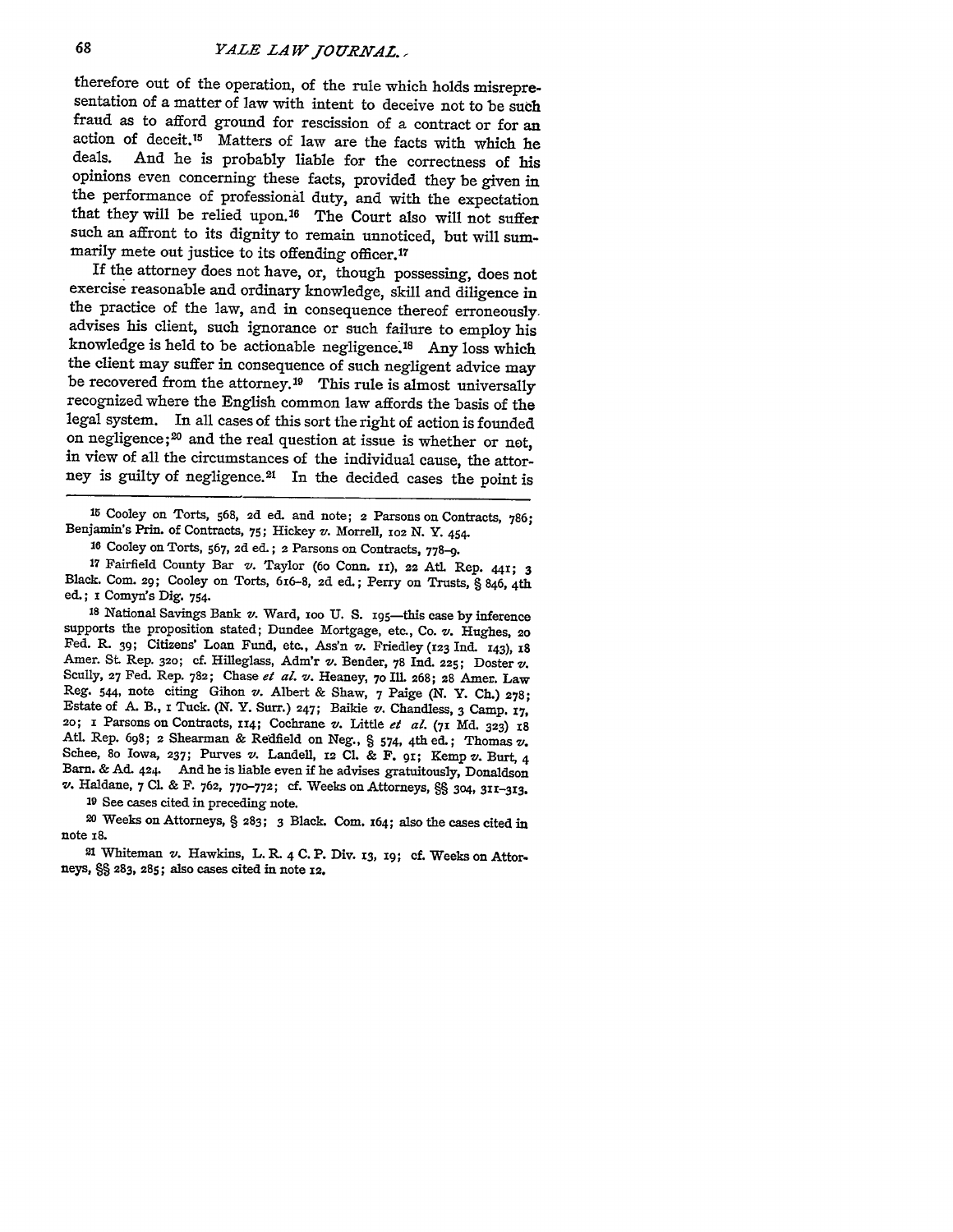much mooted as to whether or not attorneys are liable to respond in damages to their clients save for the consequences of gross negligence. Since the establishment of the modern theory that any failure to exercise the care and skill demanded by all the facts of a given case is actionable negligence,<sup>22</sup> any discussion of the degrees of negligence is of doubtful advantage. Yet in this instance it will not be amiss to consider a few of the leading cases. An examination of the American cases shows that our courts are now practically unanimous in holding attorneys to the exercise of reasonable and ordinary skill and diligence in the performance of all professional duties.28 This rule, if we recognize the "degrees of negligence," would make American attorneys liable for ordinary negligence, though, in some of the caseg cited, the courts have called such negligence gross, basing their opinions upon English authorities.

The English decisions are nearly unanimous in fixing liability upon attorneys only when they are chargeable with "gross negligence, *crassa negligentia*."<sup>24</sup> But this apparent difference in the English and American rules of law lies chiefly in the different terminology employed to characterize similar states of fact. For in the English cases we find "gross negligence" constantly spoken of as the failure to use "due and reasonable skill and care; **"2** and the cases wherein we find attorneys held not liable are precisely like those American cases in which attorneys are acquitted of all negligence. It would appear from this, that the English attorneys are in fact held to quite as strict a performance of professional duty as are their American brethren.

Much misconception of the English rule has apparently resulted from inaccurate reading of Lord Mansfield's opinion in the case of Pitt  $v$ . Yalden.<sup>26</sup> This case came up on an application for a summary rule that the attorney should pay the debt for which suit was brought and costs of action, because of his mistake upon a point of law which had been settled in the higher courts. Lord Mans-

**28** 4 Burr. **2060.**

**<sup>22</sup>**Anderson's Dictionary of Law, p. 704, under "gross, ordinary, and slight negligence."

**<sup>28</sup>**See American cases and authorities cited in note io; contra, Lynch v. Commonwealth, **z6** Serg. & R. **368.**

**<sup>24</sup>**Cooley on Torts, 778, **2d** ed.; Crosby v. Murphy, 8 Irish C. L. R. **301,** 3xo; the English cases cited in note **zo;** Purves **v,.** Landell, **12** C. & F. **9x, IO2;** Bulwer v. Gilman, 4 **M. & G.** io8, **125;** Baikie v. Chandless, **3** Camp. **17,** 2o; Laidler v. Elliott, **3** B. **& C.** 738; Weeks on Attorneys, **§§** 285, **293.**

**<sup>25</sup>**See the authorities cited in the preceding note.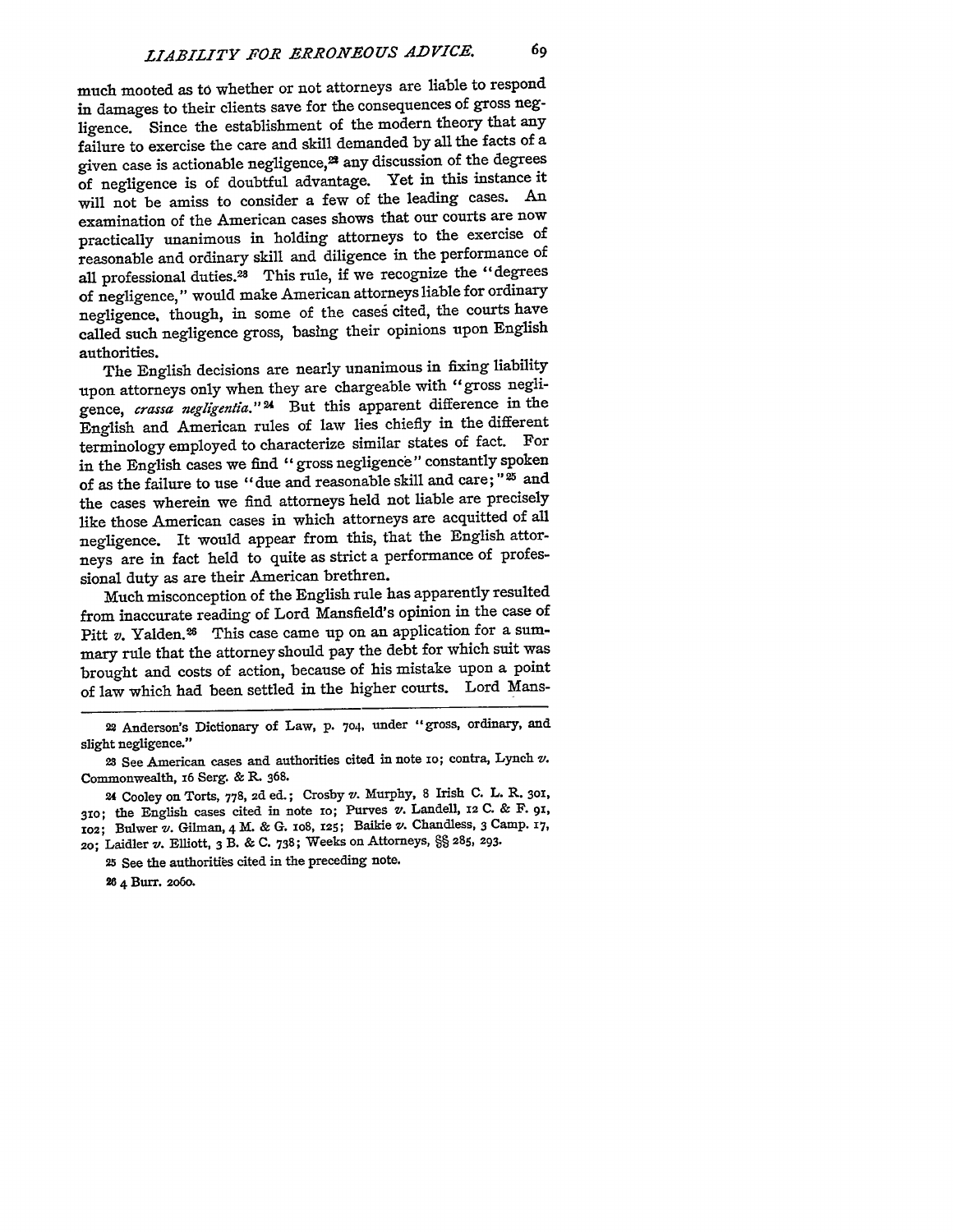field, in that case, lays down the rule as follows: "An attorney ought not to be liable, in cases of reasonable doubt." Here the law was settled, but the attorney was from the country and probably did not know of the recent decisions settling the point. So his lordship says, "I think it is not a clear case enough for the court to proceed in a *summary* way. **\* \* \*** In this case the plaintiff ought to be left to his *action."* Neither the fact nor the quantity of the debt sued for had been ascertained, and the point really decided was, that under these circumstances the attorney should not be held liable in a *summary* way, in the absence of sufficiently gross negligence.

In Crosbie  $v$ . Murphy,<sup>27</sup> it is said that an attorney is not liable for a less degree than gross negligence. But, in Parker *v.* Rolls,23 an attorney is declared responsible for the exercise of a *reasonable* amount of care and skill; and in Godefroy v. Dalton,<sup>29</sup> Tindal, C. J., in attempting to trace the dividing line between reasonable skill and diligence on the one hand, and gross negligence on the other, says, that an attorney is not liable "for error in judgment upon points of new occurrences, or of nice or doubtful construction, or of such as are usually intrusted to men in the higher branch of the profession of the law."

An examination of the American cases and authorities hitherto cited shows, that the rule here declared is very generally accepted by the courts of this country, as containing a correct exposition of the law. In the comparatively recent case of Whiteman  $v$ . Hawkins,80 Denman, J., in commenting on the judge's charge in the lower court, said: "If his judgment turned upon any supposed distinction between different degrees of negligence,—if he thought that to render the defendant liable to substantial damages it was necessary to establish gross negligence as contradistinguished from a want of due care and attention to his business as a solicitor, -I think he was wrong."<sup>31</sup>

But attorneys who, in good faith, advise their clients erroneously as to the rule of law, whether written or unwritten, its existence, interpretation, or application, where its uncertainty in these respects is so great as to render probable a disagreement upon it among lawyers of average learning, ability and diligence,

**<sup>27 8</sup>** Irish **C. L. 3O.** 28 14 **C. B.** 691. **29 6** Bing. 46o. **<sup>80</sup>**L. **R.,** 4 **C.** P. Div. **13.** *81 Ibidem, p.* **x9.**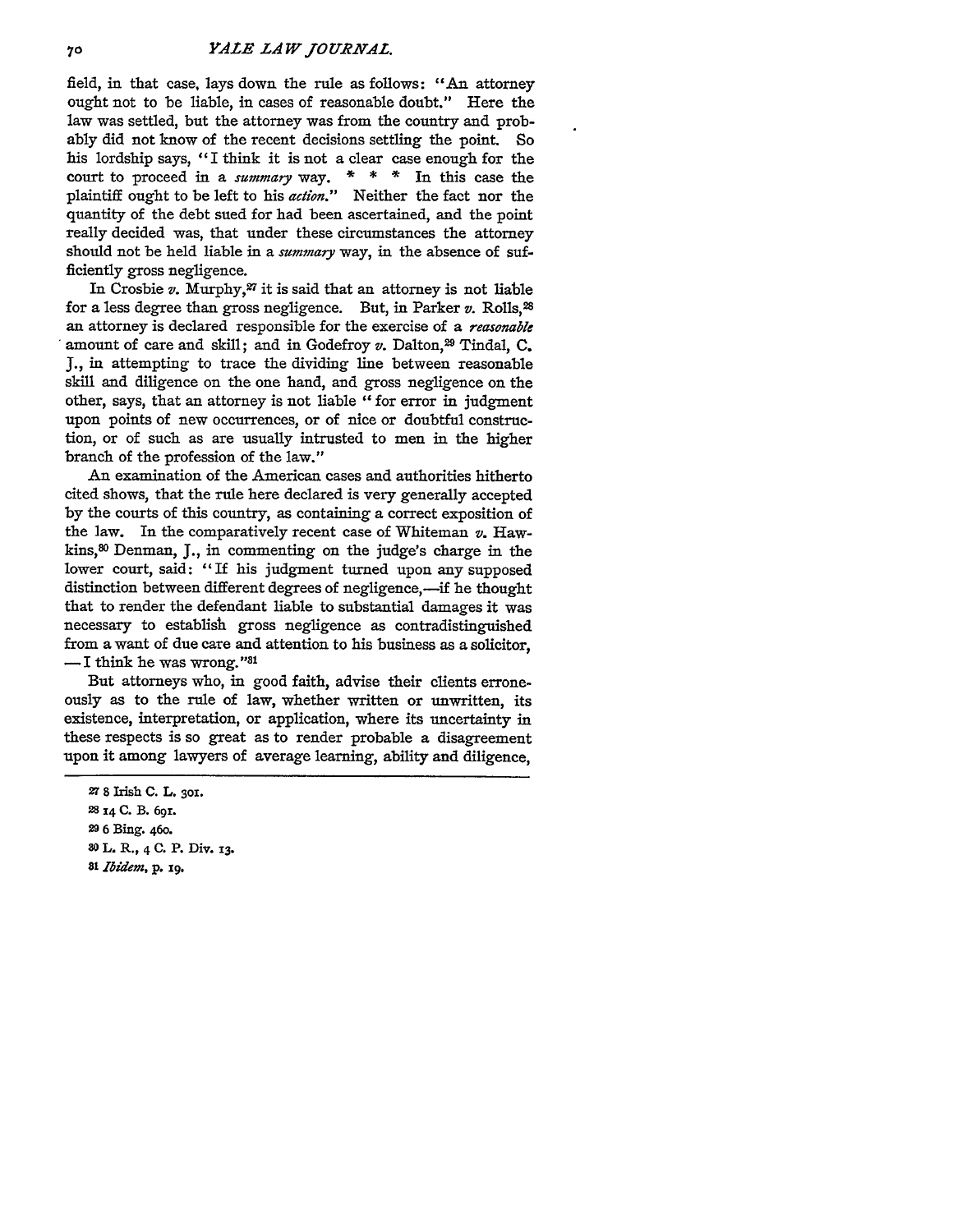are not liable to make good **any** losses that may come to their clients **by** reason of the latter relying upon such advice.82

Thus in Marsh  $v$ . Whitmore,<sup>33</sup> an attorney, who accepted as law the decision of the highest court in his State, was held not to be chargeable with negligence in acting upon such decision in advance of a contrary decision upon the same point, **by** the United States Supreme Court.

The usual remedy for the client who is injured **by** the unskill**ful** or negligent advice of his attorney is an action at law for damages.<sup>84</sup> Where the common law system of pleading prevails, the action in which relief is usually sought is trespass on the case,<sup>85</sup> or assumpsit,38 the former basing the right of action on the breach of a legal duty, the latter on the breach of the implied or quasicontract. Under code pleading, the civil action, $\delta^7$  of course would be employed. Under either system the question of negligence is left to the determination of the jury, under proper instructions by the court.<sup>38</sup> The proper party plaintiff, and, where

**<sup>82</sup>**Weeks on Attorneys, **§§ 2o--293;** Purves v'. Landell, **12** Clark **& F.** gi, **102-7;** Kemp v. Burt, 4 Barn. **& Ad. 424;** Hart *v.* Frame, **6** Clark **&** F. **193;** Godefroy v. Dalton, **6** Bing. **46o;** Laidler **v.** Elliot, **3** B. **& C. 738;** Baikie v. Chandless, **3** Camp. **i7;** Pitt v. Yalden, 4 Burr, **2o6o;** Bulmer v. Gilman, 4 M. **& G. xo8, X25;** Parker **v.** Rolls, **14 C.** B. **691;** Goodman v. Walker **(3o** Ala. 482), **68** Amer. Dec. **134;** Fitch v. Scott **[3** How. (Miss.) **314],** 34 Amer. Dec. **86; 34** Amer. Dec. **89,** note; Citizen's Loan Fund, etc., Ass'n **v.** Friedley **(123 Ind.** 143), 18 Amer. St. Rep. **320;** Babbitt **v.** Bumpus **(73** Mich. **331), i6** Amer. St. Rep. **585;** Ahlhauser v. Butler *et al.,* **57** Fed. R. **121;** National Savings Bank v. Ward, **ioo U. S.** 195; **28** Amer. Law Reg. **536-546;** Doster **v.** Scully, **27** Fed. Rep. **782.**

**33 21** Wallace 178.

**<sup>84</sup>**Weeks on Attorneys **§ 295; 3** Black. Com. **x63.**

**<sup>85</sup>**Weeks on Attorneys **§§ 295, 300; 3** Black. Com., **163-4; 7** Com. Dig. **756;** Com. Dig., Action on the case for a deceit; Cooley on Torts **618, 2d** ed.; Dearborn **v.** Dearborn, **i5** Mass. 316; Stevens **v.** Walker **&** Dexter, **55 Ill. xsI;** Cochrane **v.** Little **(7i Md. 323), x8** Atl. Rep. **698; 2** Chit. **Pl. 373,** note; Laidler v. Elliot, **3** B. **& C. 738;** Kemp **v'.** Burt, 4 Barn. **& Ad.** 424; and many other cases cited in preceding notes.

**86 2** Chit. **PL 373,** note; Wilcox *et at. v.* Plummer, 4 Peters **172;** Varnum *et al. v.* Martin, **15** Pick. **44o;** Hopping v'. Quin, **12** Wend. 517; Babbitt v. Bumpus **(73** Mich. **331), x6** Amer. St. Rep. **585;** and many cases in the preceding notes; Weeks on Attorneys, **§ 300.**

**<sup>87</sup>**Pomeroy's Code Remedies, §44.

**S 2** Shearman **&** Redfield on Neg. **§ 565;** Cochrane v. Little *et al.* **(71 Md. 323), 18 Atl** Rep. **698;** Walpole's Adm'r. **vi.** Carlisle, **32 Ind.** 415; Reece v. Righy, 4 Barn. & Ad. 202; Hunter v. Caldwell,  $\text{ro Qu. B. (Ad. & E. N. S.), 69.}$ **81-2;** Hill **v.** Featherstonhaugh, **7** Bing. **569;** Bracey **v.** Carter, **12 A. & E. 373-** Weeks on Attorneys, **§ 297;** 34 Amer. Dec. go, note; *contra,* Gambert **v.** Hart, 44 **Cal. 542.**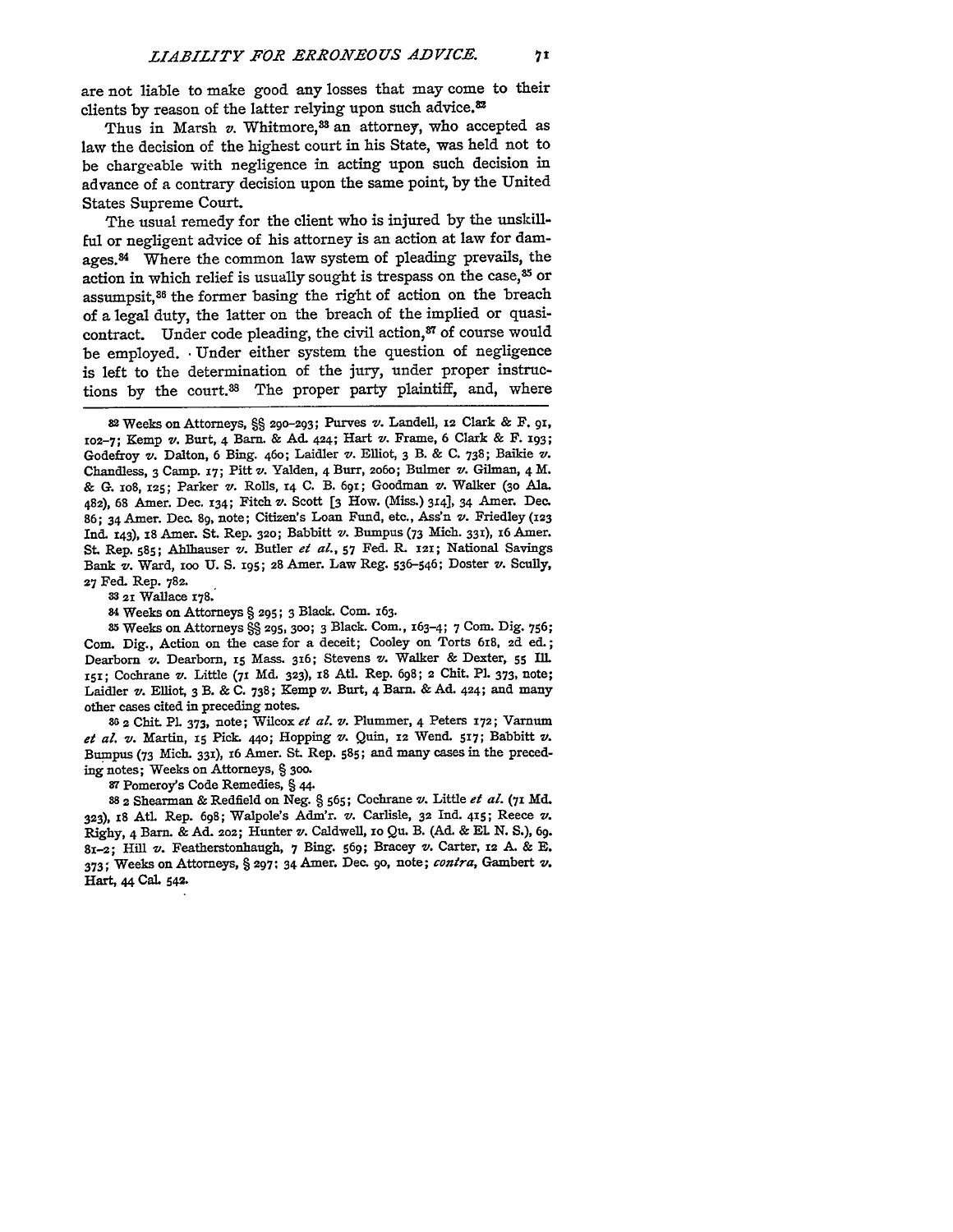fraud is wanting, the only one who may maintain the action against the attorney for negligent and erroneous advice, is the one who has consulted the attorney in such a way as to cause the relation of attorney and client to spring up.<sup>39</sup> For it is the relationship of attorney and client which creates the legal duty or raises the quasi-contract to enforce which the action is brought. Neither the payment of a retaining fee nor any compensation **by** the client is essential to the subsistence of this relationship.<sup>40</sup> But, if the erroneous advice be given fraudulently or collusively, then whoever has a right reasonably to rely upon it and is deceived thereby to his damage, may maintain his action.<sup>41</sup> Otherwise, the attorney is not liable to one who is not his client.42 Nor is he liable for advice given in response to a casual inquiry, a so-called "street opinion."43

The burden of proof in all cases rests upon the client to prove the existence of the duty on the part of the attorney, the breach thereof, and the resultant damage to himself.<sup>44</sup> Although the rule is otherwise, some authorities hold that the action cannot be sustained even for nominal damages without proof of actual loss.<sup>45</sup> The universal measure of damages in this class of cases is the loss actually sustained **by** the client as the natural and proximate con-

**<sup>39</sup>**National Savings Bank v. Ward, **ioo U. S. 195;** Dundee Mortgage, etc., Co. v. Hughes, **2o** Fed. Rep. **39;** Robertson *v.* Fleming, 4 Macq. Scotch **App.** Cases, **167, 177, 200;** Cooley on Torts, **780, 2d** ed. **;** Fish v. Kelly, **17 C.** B. **N. S. 194, 205; 2** Shearman **&** Redfield on Neg. **§ 562:** for exception to the rule, cf. Nat'l Savings Bank v. Ward, *supra,* and Levy v. Langridge, **2** M. **&** W. **519, 531,** and 4 M. **&** W. **337;** Weeks on Attorneys, **§§ 127, 293.**

**<sup>40</sup>**Weeks on Attorneys, **§ 313;** Donaldson v'. Haldane, **7 CL & F. 762, 770- 3;** Cooley on Torts, **780, 2d** ed.; **2** Shearman **&** Redfield on Neg. **§ 562.**

<sup>41</sup> Fish  $v$ . Kelly, 17 C. B. N. S. 194, 205; National Savings Bank  $v$ . Ward, 100 U. S. 195; Fairfield County Bar  $v$ . Taylor (60 Conn. 11), 22 Atl. Rep. 441; Weeks on Attorneys, § 127; see also authorities cited in not

**<sup>42</sup>**See authorities cited in note **39.**

**<sup>48</sup>**Fish v. Kelly, **17 C.** B. **N. S. 194, 205;** Cooley on Torts, **780 2d** ed.; Weeks on Attorneys, **§ 292.**

**44 2** Shearman **&** Redfield on Neg. **§ 566;** Quinn *v.* Pelt, **56 N. Y. 417;** Weeks on Attorneys, **§§ 293, 298.**

<sup>45</sup> In support of rule, see Weeks on Attorneys, §§ 292, 293; Godefroy  $v$ . Jay, 7 Bing. 413, 419; 2 Shearman & Redfield on Neg. § 573; *contra*, Fitch  $v$ . Scott [3 How. (Miss.) 314], 34 Amer. Dec. 86; Jay  $v$ . Morgan, 3 **596 in 2d** ed.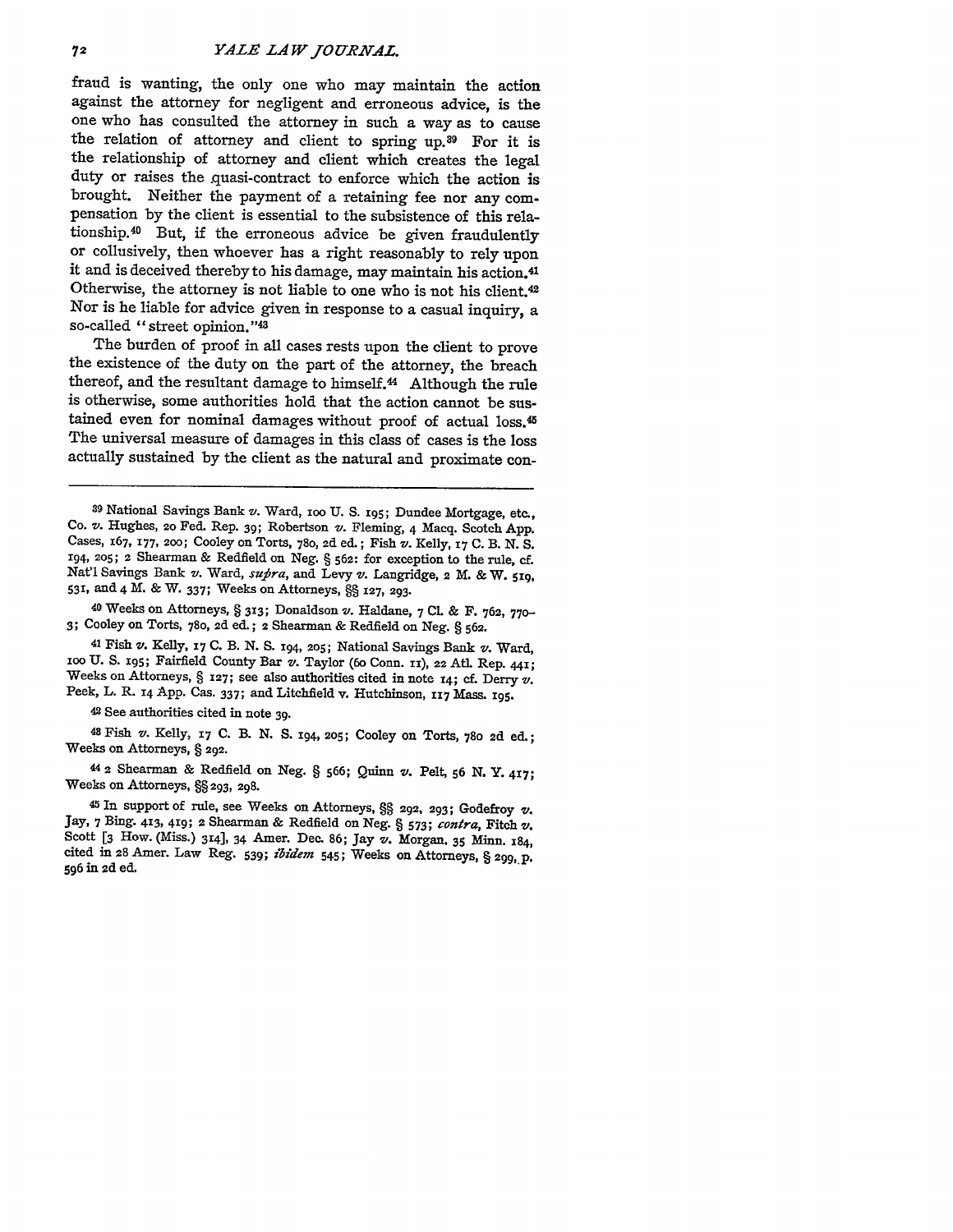73

sequence of his acting in reliance upon his attorney's advice,<sup>46</sup> and the amount of such loss is to be ascertained **by** the jury.47

But clients less frequently seek the aid of the courts to enforce this liability, than they interpose the plea of negligence as a defense to an action by the attorney for his fees. At common law it would seem that the client could not avail himself of this defense under the general issue unless he had, **by** reason of the attorney's negligence, lost all possibility of benefit from the attorney's services.48 But no reason appears why such defense, though going to reduce ihe damages merely, could not have been employed, *pro tanto,* under a plea of confession and avoidance; and the attorney's negligence might have been made the foundation of a cross action.49 Negligence of the attorney causing damage to his client is undoubtedly a good defense under code practice, whether it goes to destroy, or merely to reduce, the value of his services.<sup>50</sup> But not, if the client subsequently with full knowledge ratifies his attorney's action and accepts the benefits thereof.<sup>51</sup> Fraudulent conduct on the part of the attorney is likewise a good defense.<sup>82</sup>

The right of the client to sue his attorney for injury caused by the latter's fraudulent or negligent advice may be barred by the Statute of Limitations, or be defeated by the client's consenting

46 28 Amer. Law Reg. 545; Stevens v. Walker **&** Dexter, **55** I1. **417, S. C. 79 Ill. 193;** Quinn v. Van Pelt, **56 N. Y. 417;** 2 Shearman **&** Redfield on Neg. § **753,** cf. § **567,** note; Sedgwick on Damages, § **831,** 8th ed.; Whiteman v. Hawkins, L. R. 4 **C.** P. Div. **13, 19;** Eccles v. Stephenson, 3 Bibb. 517, **520;** Cox v. Sullivan **(7** Ga. r44), **50** Amer. Dec. **386;** Cox v. Livingston **[2** Watts **&** Serg. (Penn.) **103]**, 37 Amer. Dec. 486; Pennington's Ex'rs v. Yell (11 Ark. **212), 52** Amer. Dec. **262;** 34 Amer. Dec. **95-6,** note; Weeks on Attorneys, §§ **293, 319.**

**<sup>47</sup>**28 Amer. Law Reg. 545, note; Eccles v'. Stevenson, 3 Bibb **(Ky.) 517, 520;** 34 Amer. Dec. **95-6,** note.

**<sup>48</sup>**Sedg. on Damages, § **X037,** 8th ed.; Gleason v. Clark, 9 Cowen, **57;** Hill v. Featherstonhaugh, **7** Bing. **569;** Bracey *v.* Carter, **12 A & E. 373,** 376; Templer v. McLachlan, 2 B. **&** P. **N. R. 136;** Huntley v. Bulwer, **6** Bing. **N. C.** iix; Hopping v. Quinn, x2 Wend. **517;** Weeks on Attorneys, §§ **302, 341;** cf. Montriou v. JeiEries, 2 Car. **&** P. **313;** Elkington v. Holland, **9** M. **&** W. **659.**

**<sup>49</sup>**Weeks on Attorneys, **§ 302, 34'.**

**<sup>50</sup>**Weeks on Attorneys, **§** 341. Caverley v. McOwen, **123** Mass. 574; Bowman v. Tallman, **4o** How. Pr. R. *i* **(N.** Y. **C't** of App.); Reilly v. Cavanaugh, 29 Ind. 435.

**Si** Weeks on Attorneys, **§ 247;** The **U. S. Mort. Co.** v. Henderson *et al., xi* **Ind. 24,** 34.

**<sup>52</sup>**Weeks on Attorneys, **§** 34'; Brackett *z.* Norton (4 Conn. **5T7),** io Amer. Dec. **z7g;** Dickinson *v.* Bradford **(59** Ala. **581), 3** Amer. Rep. **23; ef.** the authorities cited in notes **xx** and **13.**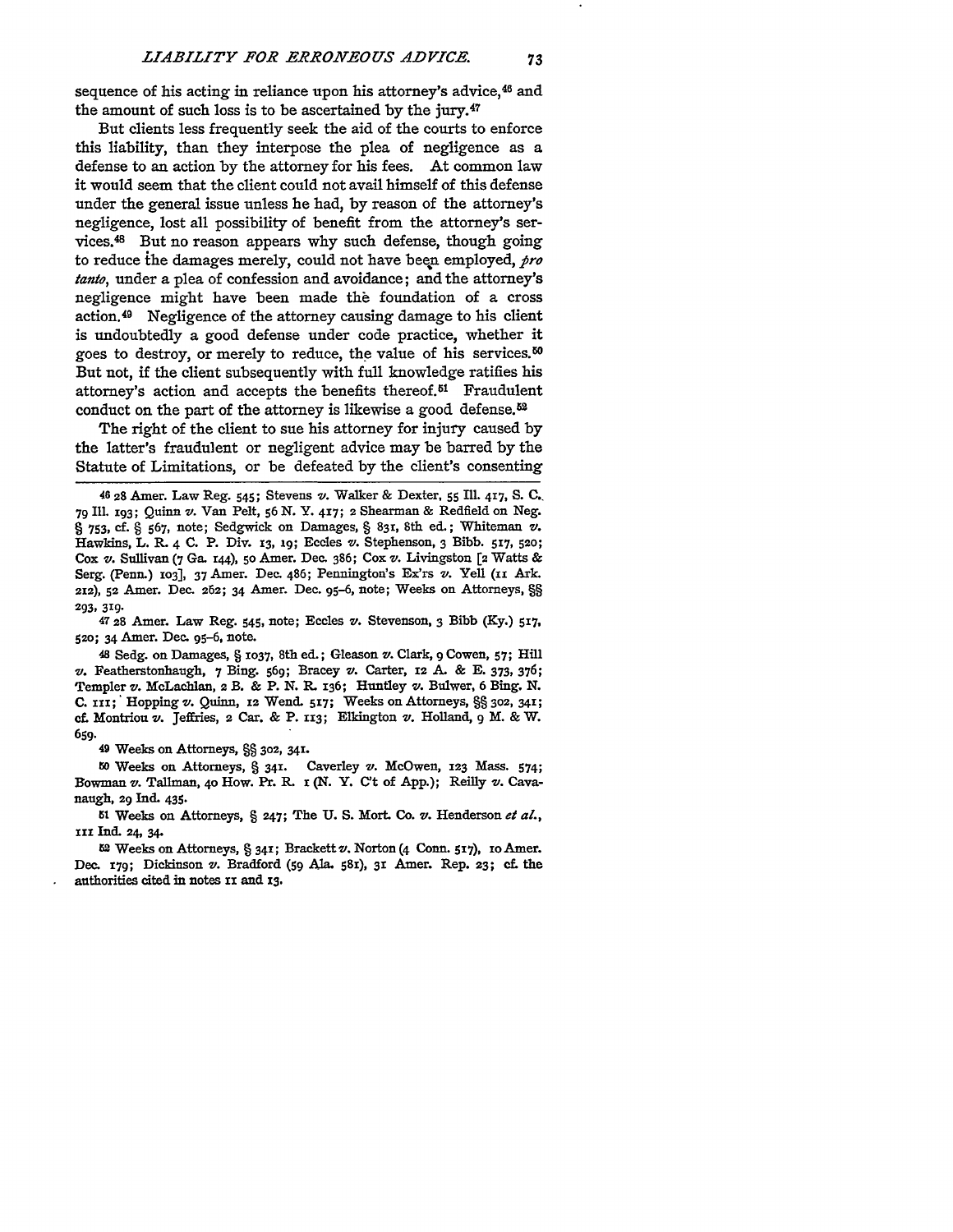thereto, or **by** the client's negligence materially contributing to his own loss. The Statute of Limitations runs from the accruing of the right of action, **i.e.,** the act of negligence, unskillfulness, or fraud. **<sup>5</sup>**

Besides the client's remedy by action at law for damage caused **by** his attorney's erroneous advice, there is the more speedy remedy by invoking the exercise of the court's summary jurisdiction. If the damage due to the erroneous advice is ascertained, and if such advice was given **by** the attorney in his professional capacity fraudulently, the court, whether of law or of equity, may issue a rule requiring the attorney to show cause why he should not be ordered to compensate his client for such damage. $54$  Or, the rule may be to show cause why an attachment should not issue against him.<sup>55</sup> And, in some cases, when the negligence or misconduct is flagrant, this remedy may be granted even though the client does not claim fraud on the part of the attorney.<sup>56</sup> If either rule is made absolute, the client is adequately compensated without the delay incident to an action at law. And this remedy may be invoked **by** one, not a client, who has suffered loss through an attorney's having negligently given erroneous advice to a court of chancery concerning a trust fund in court, even though fraud is not so much as suspected.<sup>57</sup> The ground for the exercise of this authority is the right inherent in the court to protect the dignity of the administration of justice from the reproaches to which the malpractice or fraudulent conduct of its officers would subject it.<sup>58</sup> The remedy afforded to the client is incidental merely to this higher purpose.

A bill in equity will lie to have the attorney decreed a trustee **by** construction of law, where, as a result of his erroneous advice, he has gained possession of, or title to, property which ought, in

*<sup>58</sup>*Wilcox *et al. v.* Plummer, 4 Peters, **X72;** Rhines' Adm'rs v. Evans, **66** Penn St. **192;** 38 Amer. Dec. **270,** note; Roberts v. Armstrong's Adm'r *[i* Bush **(Ky.) 263],** 89 Amer. Dec. **624;** Weeks on Attorneys, **§ 320;** Wood on Limitations, **§ 122.**

**<sup>54</sup>**Cooley on Torts, **618, 2d** ed.; Weeks on Attorneys, **§§ 77,** 94; **cf.** *in re* Dangar's Trusts, L. R. **41 Ch.** Div. 178; Perry on Trusts, §§ **202, 203;** Pitt V. Yalden, 4 Burr, **2o6o.**

**<sup>55</sup>**Weeks on Attorneys, §§ 94, **97;** 4 Black. Com. **283-287; I** Comyn's Dig. **758.**

**56** Pitt v. Yalden, 4 Burr, **2060;** Weeks on Attorneys, **% 77, 97;** *In re* Dangar's Trusts, L. R. **41 Ch.** Dir. **178,** 196-7.

**<sup>57</sup>***In re* Dangar's Trusts, L. R., **41 Ch.** Div. **178, 196-7.**

**<sup>58</sup>**Weeks on Attorneys, § **77;** 4 Black. **Com.** 284; *In re* Dangar's Trusts, L. R. **41 Ch.** Div. **178,** 196-7.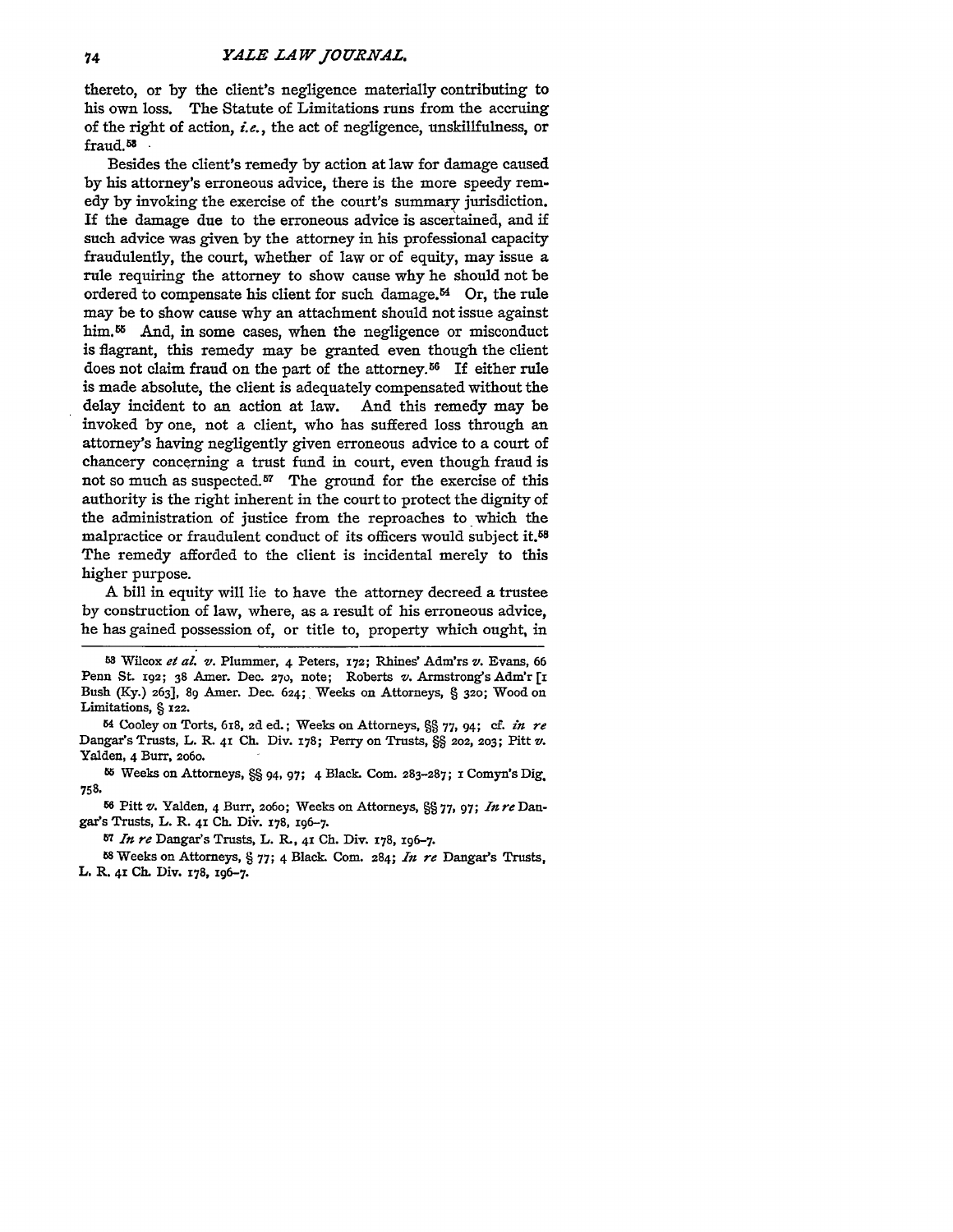fairness and honesty, to go to the client, and the court will compel the attorney to execute such trust.59 In cases of acttial fraud the remedy will be summarily decreed.<sup>60</sup> The relation of attorney and client being one of special trust and confidence, any unfair advantage taken of this- relationship will be closely scrutinized, and slight unfairness will be seized **by** the court as affording ground for granting appropriate relief. In all dealings between attorneys and clients, the former **must** display the highest degree of good faith, and advise their clients **fully** as to their legal rights and all other matters essential to enable the clients to stand upon an equal footing with them in the transaction.61 But laches will bar the plaintiff's right to maintain a bill in equity for the wrong done him. <sup>62</sup>

And it is generally held that equity has no jurisdiction to make the solicitor or attorney—his motives being honest—responsible to his client for mere negligence or imprudence, especially while the loss or injury is only apprehended.<sup>63</sup>

To the court as well as to the client, the attorney owes the duty of exercising care, skill and integrity, whether in advising the court or a client. For, in so advising, provided the advice be within the scope of his professional duties, he acts in the capacity of an officer of the court. And upon this ground the court has jurisdiction and authority to remove its incompetent servant **by** striking him from the rolls. 64 But this authority will rarely be

**<sup>60</sup>**Perry on Trusts, § **203; cf.** authorities cited in note 54.

**<sup>61</sup>**Perry on Trusts, *§* **202;** Cooley on Torts, 616-6x8, **2d** ed.; Bispham's Principles of Equity, § **92, 93, 231, 232, 236, 238;** Bingham **v.** Salene, **3** Amer. **St.** Rep. 152; Kisling **v.** Shaw **(33** Cal. **425), 91** Amer. Dec. **644;** Miles **V.** Ervin, 16 Amer. Dec. **623;** Henry **v.** Raiman **(25** Penn. St. 354), 64 Amer. Dec. **703;** -Rogers v. Marshall, **13** Fed. Rep. **59;** Pacific R. R. Co. **v.** Ketchum, 1i **U. S.** 289; also the authorities cited in note **ix.**

**<sup>62</sup>**Weeks on Attorneys, *§* 94, P. **198;** Perry on Trusts, *§* 202; especially **if** no substantial injustice be done.

**63** Franklaud v. Lucas, 4 Sim. **586;** British Mut. Investment **Co. v.** Cobbold, L. R. ig **Eq. 627;** Chapman v. Chapman, L. R. **9 Eq.** 276, **296;** contra, *in re* Dangar's Trusts, L. **R.** 41 **Ch.** Div. **178, x96-7,** in case **of** solicitor.

**<sup>64</sup>**Weeks on Attorneys, §§ **77, 80, 8i; 3** Black. **CoM. 26-29;** *In re* Wallace, L. R. **z** P. **C. 283;** see note in **4o** Amer. Rep. 642; Delano's case **(58** N. H. **5), 42** Amer. Rep. **555;** *Fx. piarte* Brownsall, Cowp. 829; Anderson **V.** Bosworth (i5 R. **1.** 443), 2 Amer. St. Rep. **91o;** see note in 2 Amer. St. Rep. 847; People v. Appleton **(io5** IIL 474), **44** Amer. Rep. **812; 95** Amer. Dec. **333-345,** note; **13** Fed. Rep. 82o, note; *Ex airte* Garland, 4 Wall. **333;** *Re* Titus (Sup. Ct.), **50 N.** Y. **S. R.** 636; Perry on Trusts, § 846.

**<sup>60</sup>** Perry on Trusts,  $\S$  202-3; cf. Weeks on Attorneys, § 296.